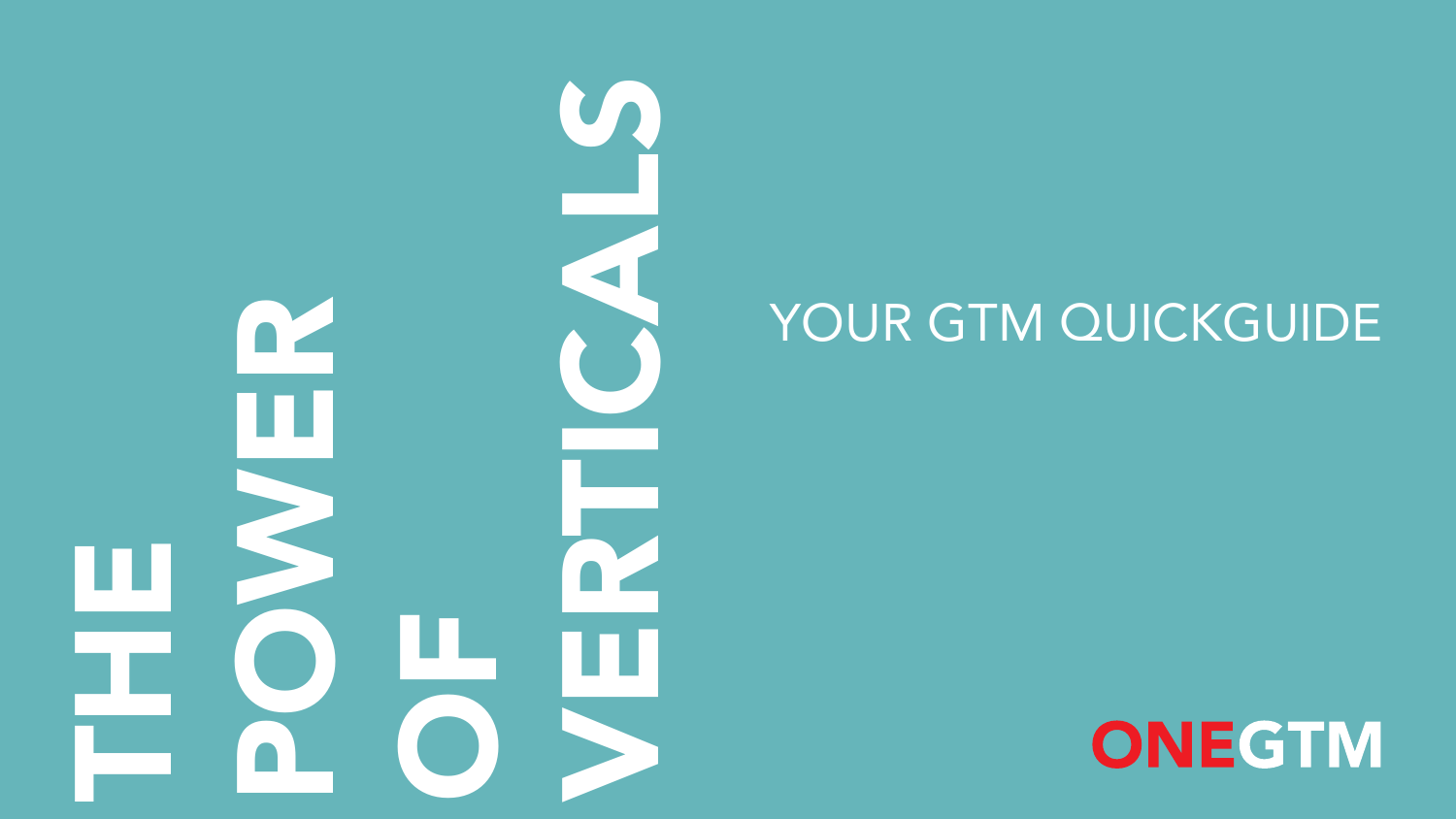### VERTICALS DELIVER WHY

More and more tech vendors are integrating vertical go-to-market (GTM) approaches into their B2B strategies because the rewards can be outstanding. As a specialist agency delivering successful GTM programmes for leading tech companies, we've created this overview of what to consider when going vertical.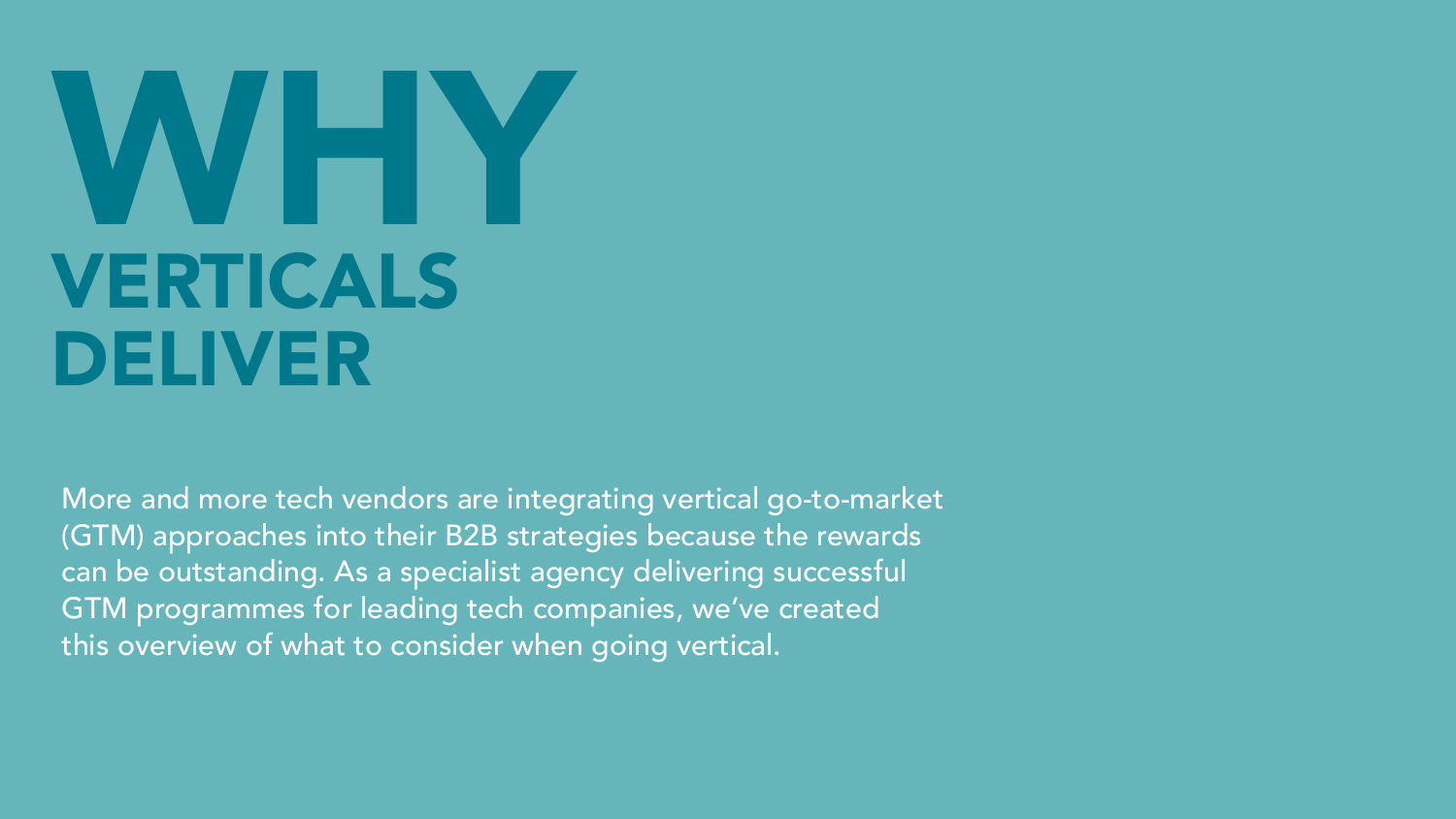### DRIVES THE RISE OF VERTICAL WHAT LoB buyers are replacing IT experts

Adoption of martech

*of B2B* 

*2/3*

*companies now use marketing automation platforms1*

*1. Sagefrog Marketing Group, 2020 B2B Marketing Mix Report, 13th Edition*

*2. IDC May 2019 https://www.idc.com/getdoc. jsp?container-Id=prEUR145101219*

*3. 2017 Content Preferences Survey Report, Demand Gen*

*4. ITSMA and Demandbase (2019). Moving to ABM Maturity: 2019 ABM Benchmark Study*

*5. Datto 2019 state of the MSP report* 

*of IT spending in European 40%*

*companies now comes from LOB rather than IT2*

Buyers want content specific to them

> *of B2B buyers said it was important that a solution provider's website spoke directly to the needs of their industry3 66%*

Growth in personalisation and ABM

*of companies that invest in ABM report that their ROI*  is significantly *higher than traditional marketing programmes4 71%*

**Strengthening** the channel

*56%*

*of MSPs are specialising their services for a particular industry, with healthcare,*  finance and *legal being the most popularly targeted verticals5*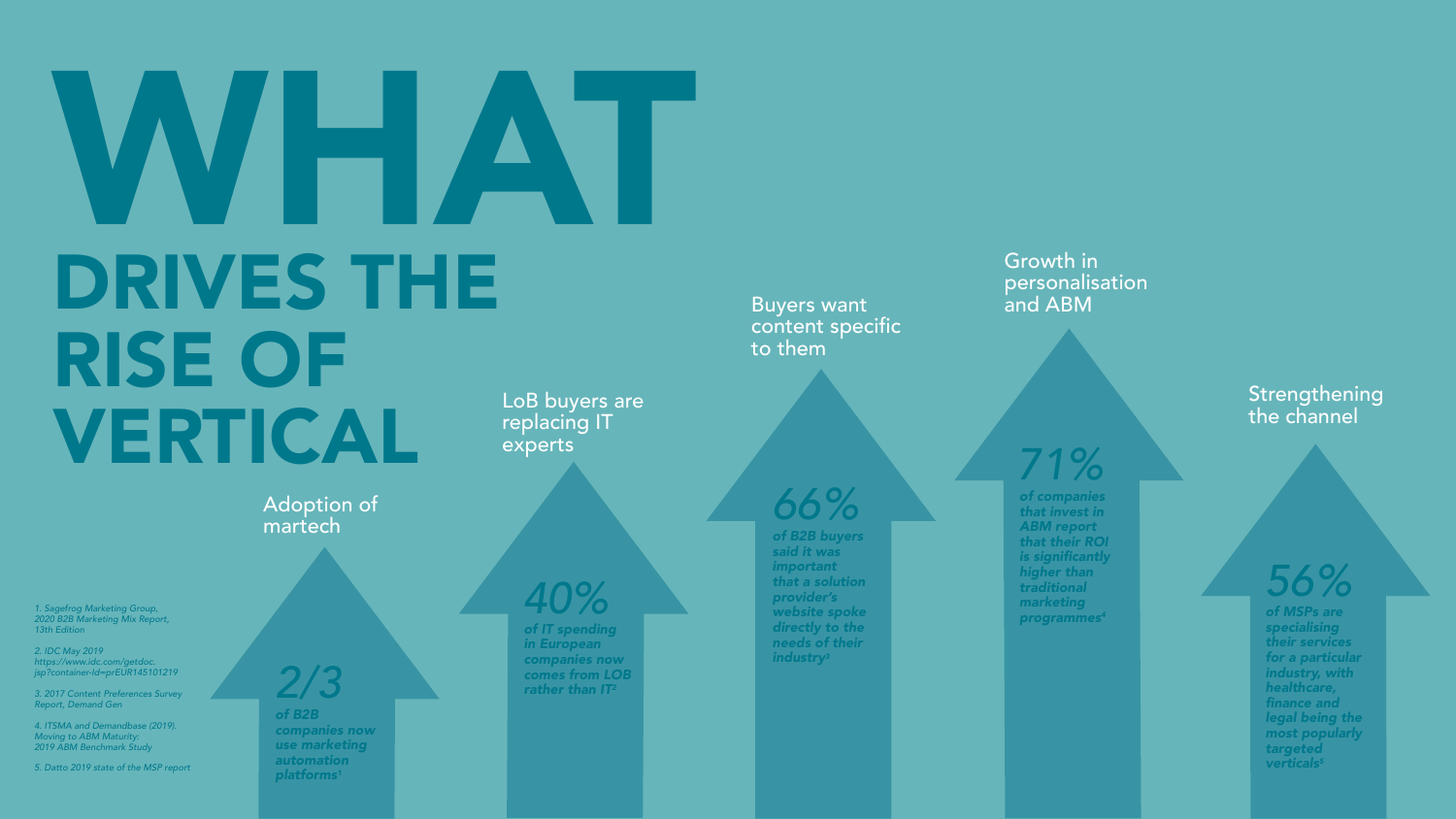### DO YOU SIT ON THE SPECTRUM? WHERE

Verticalisation can mean anything from simple, industry-specific landing pages and adapted messaging to fully separated, go-to-market models for each vertical market. You need to understand what level is right for you.

### GTM VERTICAL SPECTRUM

| <b>FULLY STANDARDISED</b>                        | <b>TOP AND TAIL</b>                                    | <b>TAILORED</b>                                          | IN-DEPTH                                            | <b>FULLY VERTICAL</b>                              |  |
|--------------------------------------------------|--------------------------------------------------------|----------------------------------------------------------|-----------------------------------------------------|----------------------------------------------------|--|
| <b>GENERIC CONTENT</b><br>AND MESSAGING          |                                                        | SECTOR-SPECIFIC JARGON, PROOF<br>POINTS AND CASE STUDIES |                                                     | DEDICATED, NEW CONTENT<br><b>FOR EACH VERTICAL</b> |  |
| <b>STANDARD RESOURCES</b><br><b>AND ACTIVITY</b> | <b>DEDICATED RESOURCES FOR KEY</b><br><b>VERTICALS</b> |                                                          | SEPARATE VERTICAL GTM<br><b>PLANS AND RESOURCES</b> |                                                    |  |
|                                                  |                                                        |                                                          |                                                     |                                                    |  |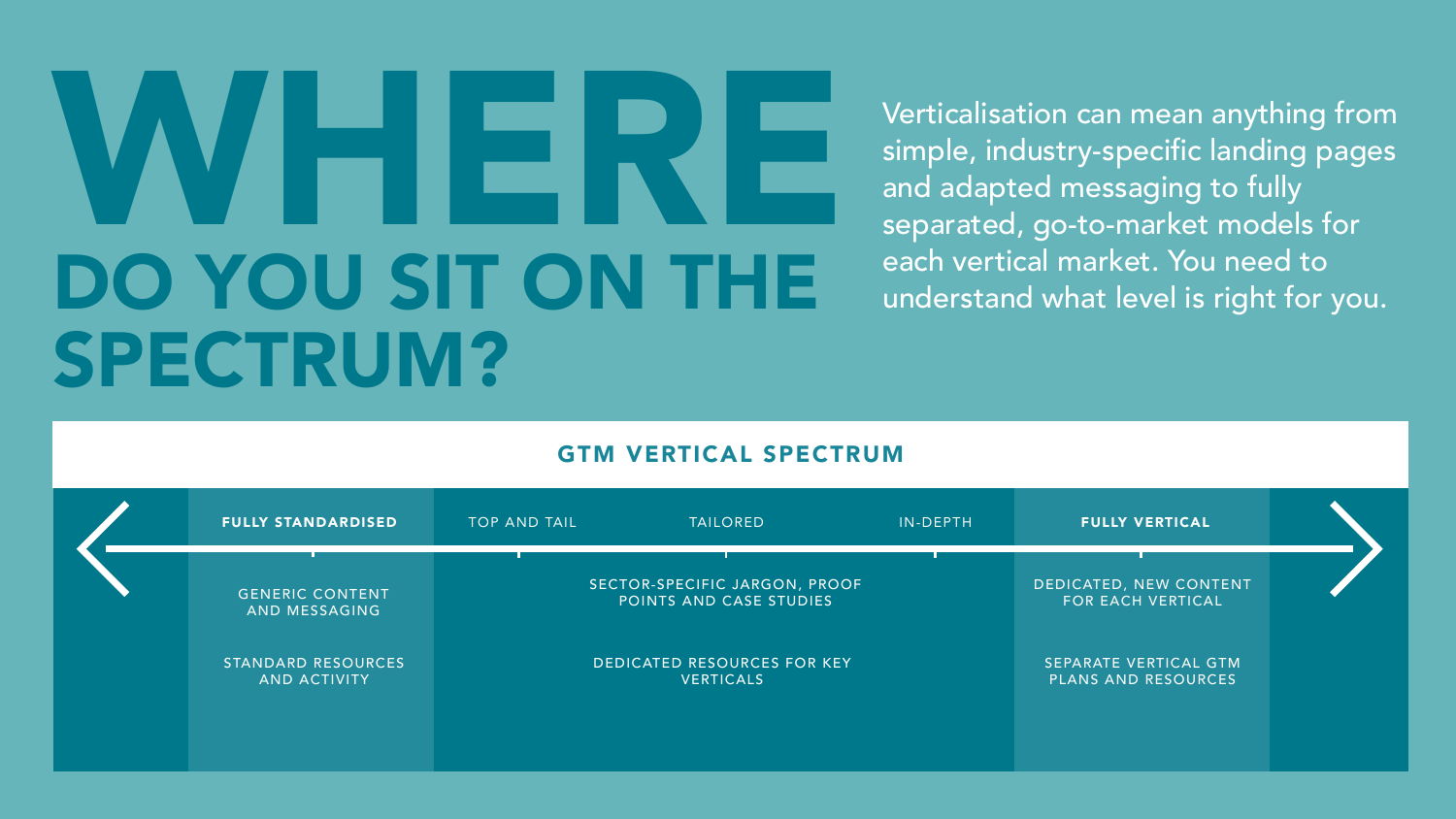### YOU CAN GAIN WHAT

By demonstrating that you understand the trends, drivers and challenges impacting a particular sector, your vertical approach can bring major rewards.

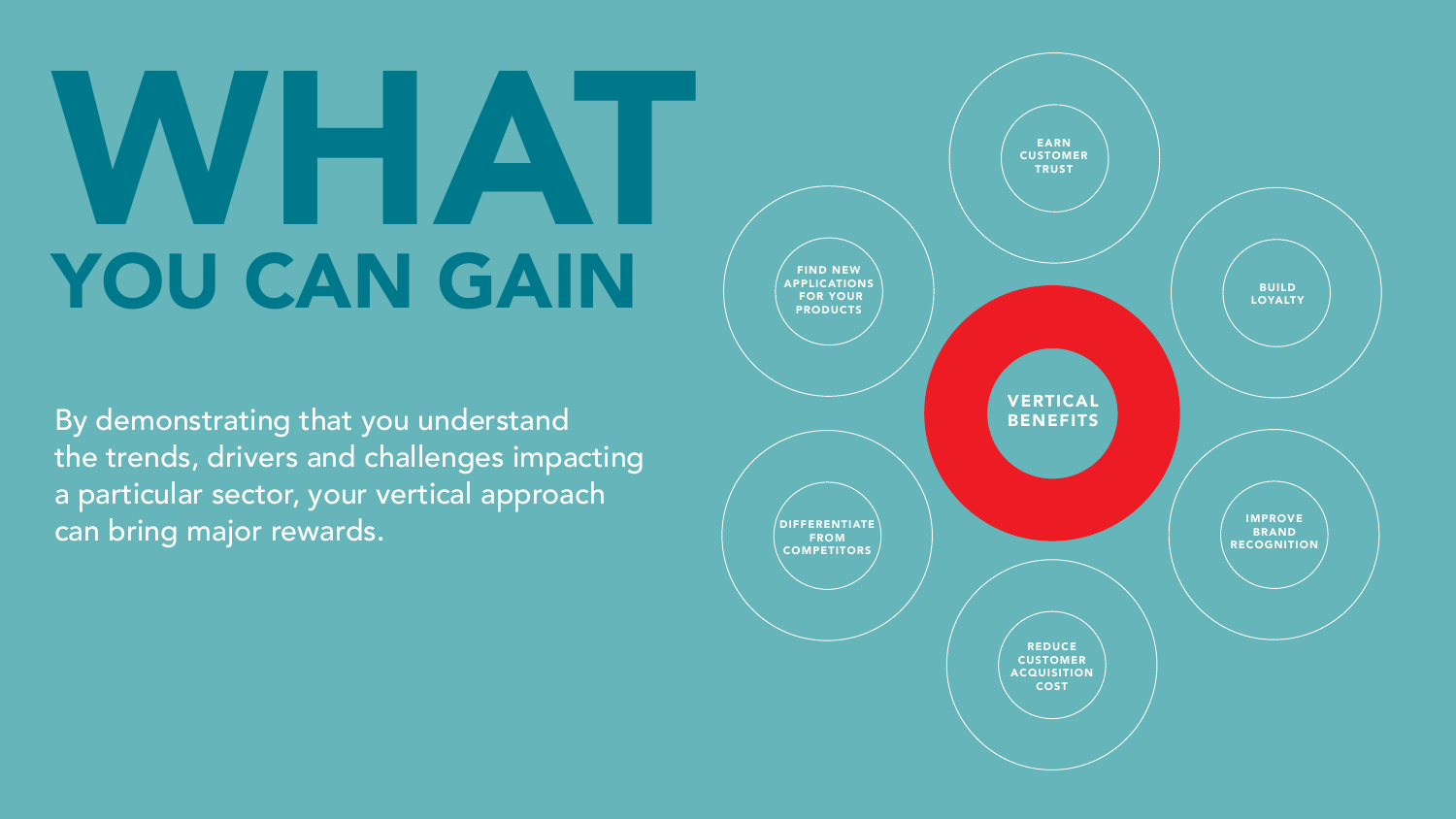### TO MAKE YOUR VERTICAL GTM PROGRAMMES DELIVER HOW

We've learnt alot about what works best for B2B tech companies. Now we're sharing our eight guiding principles for success.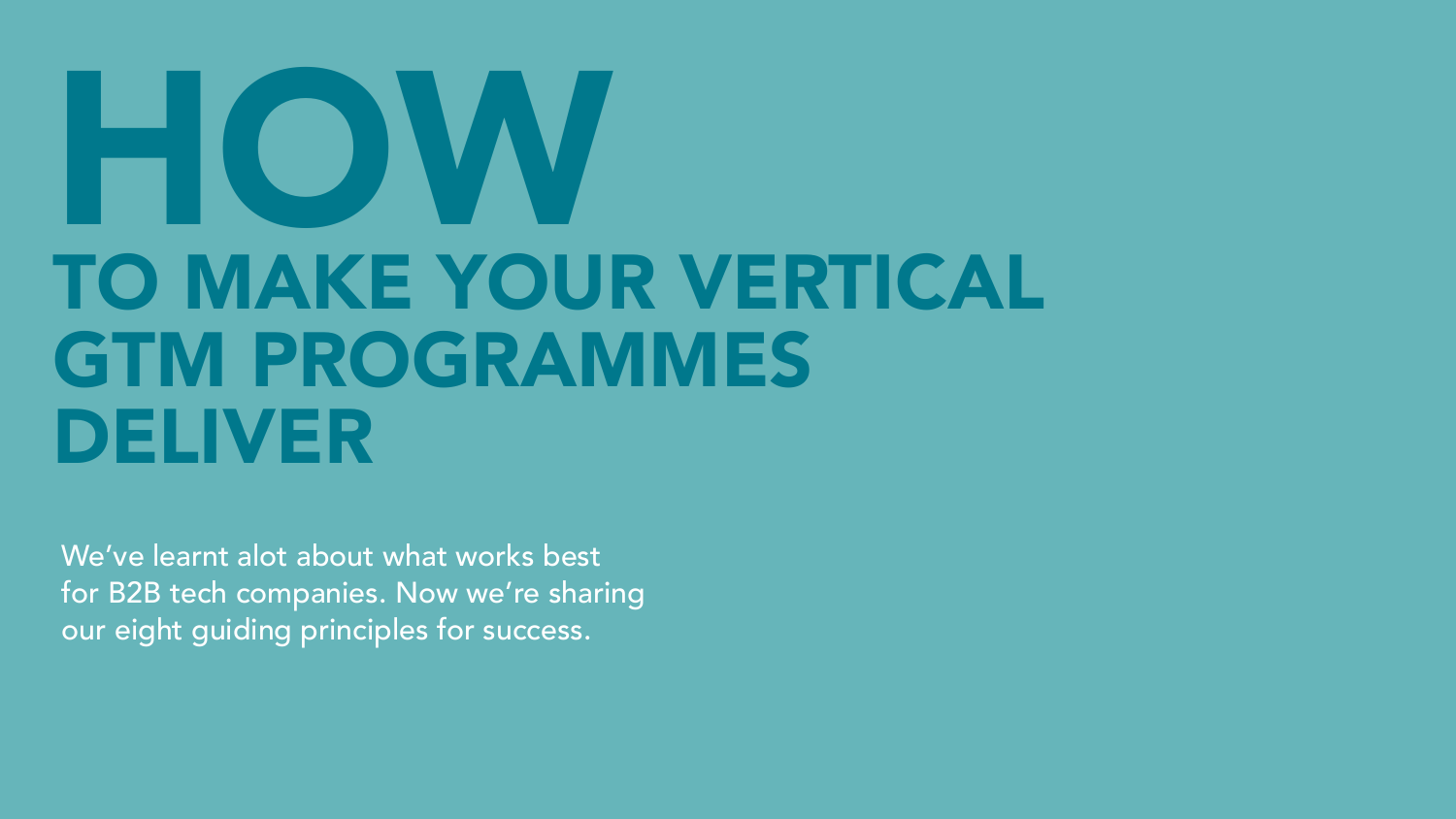# **EUILD CROSS-FUNCTIONAL**

### ALIGNMENT

*Restricting accountability to marketing alone leads to failure*

- Create a cross-functional team to set and align expectations
- Ensure buy-in from all key stakeholders
- Agree shared objectives and clarify support required
- Ensure trade-offs are understood for different levels of verticalisation
- Match resources to the size of your ambition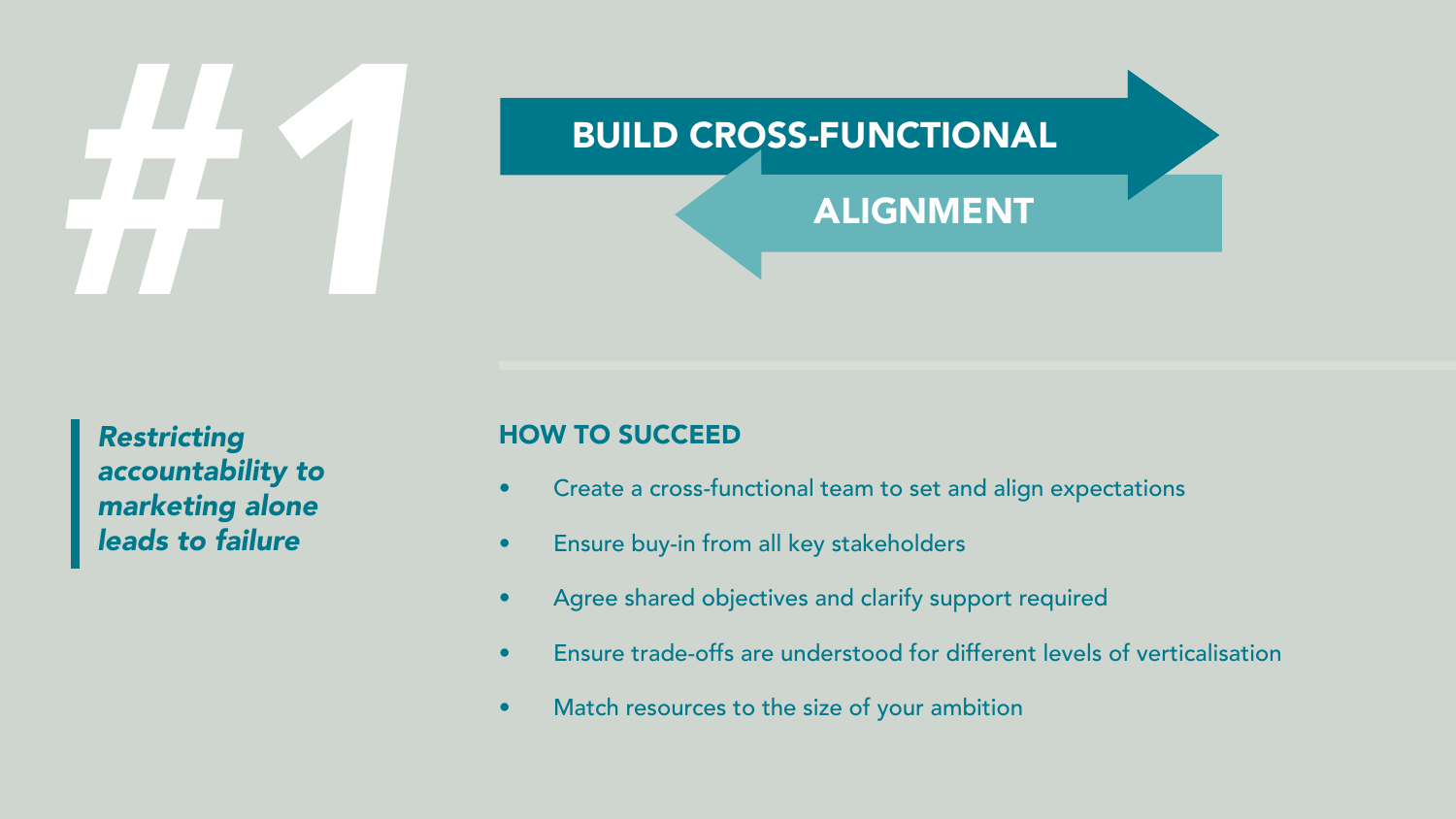**ESTABLISH** F R A M E W O R K FOR EVERYONE TO WORK WITHIN

*Inconsistencies in approach and messaging undermine success*

- Ensure clarity and agreement of core messages
- Agree what content, tools and tactics will be adapted and what stays standard
- Establish a balance between consistency of core positioning and sector-specific messaging
- Create strong core messages and supporting proof points
- Build templates for campaign set-up, persona definitions and customer journeys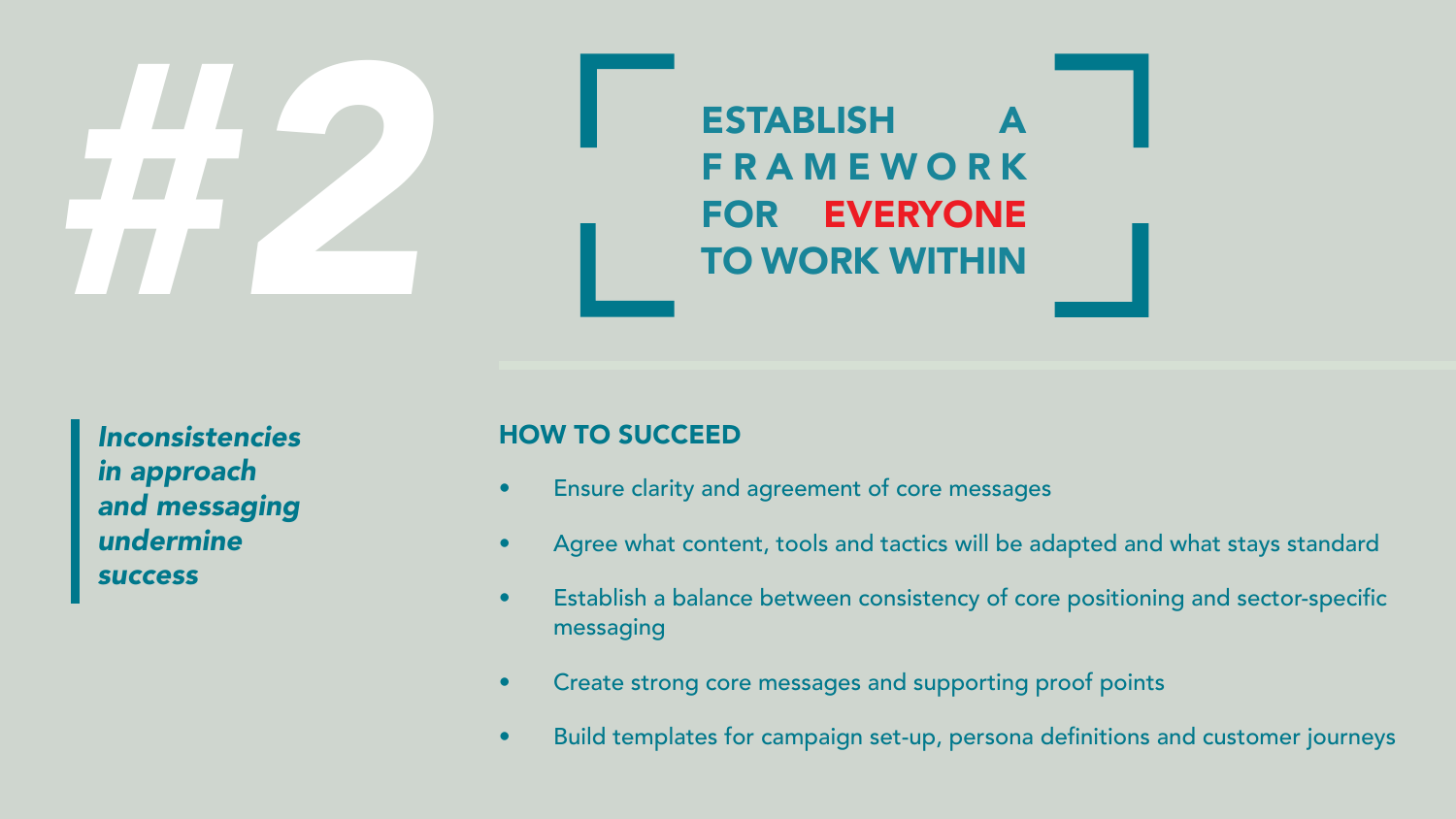

*Trying to implement a fully-verticalised approach across lots of verticals at once is likely to fail*

- Prioritise one or two key verticals as proof of concept
- Target verticals where you have established case studies
- Start with vertically-targeted landing pages using otherwise generic content
- Learn and adapt before you roll out more widely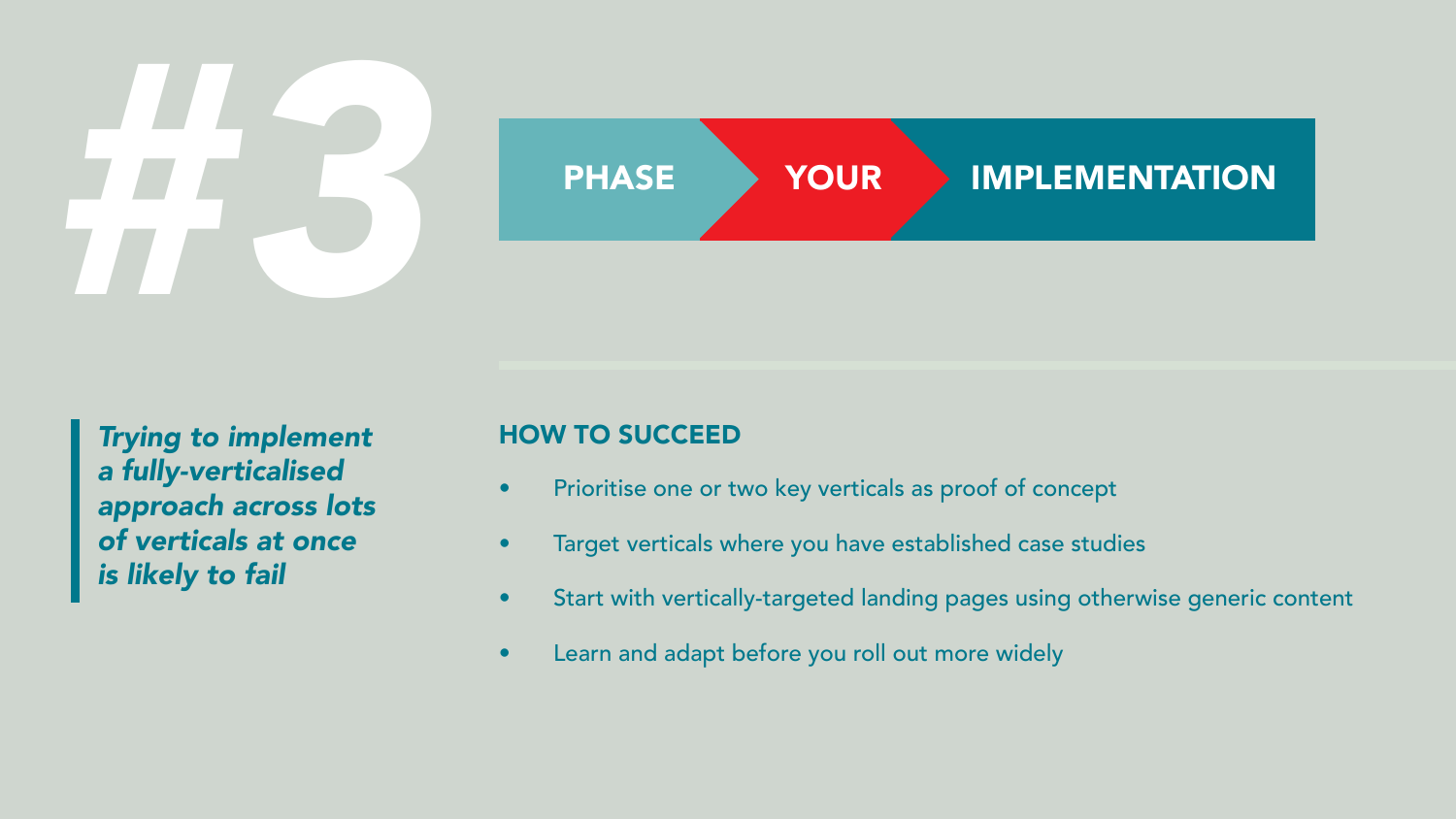### *#4* TAKE TIME TO DEVELOP GOOD INSIGHT

*Without understanding each vertical's context, drivers and challenges, your messages will not resonate*

- Leverage analysts, desk-research, internal subject matter experts, sales teams and channel partners to develop vertical insights
- Reach out to your existing customers
- Get to know the different buyer personas in each vertical
- Look at the verticals your competitors are addressing to find gaps you can fill or ways that you can out-deliver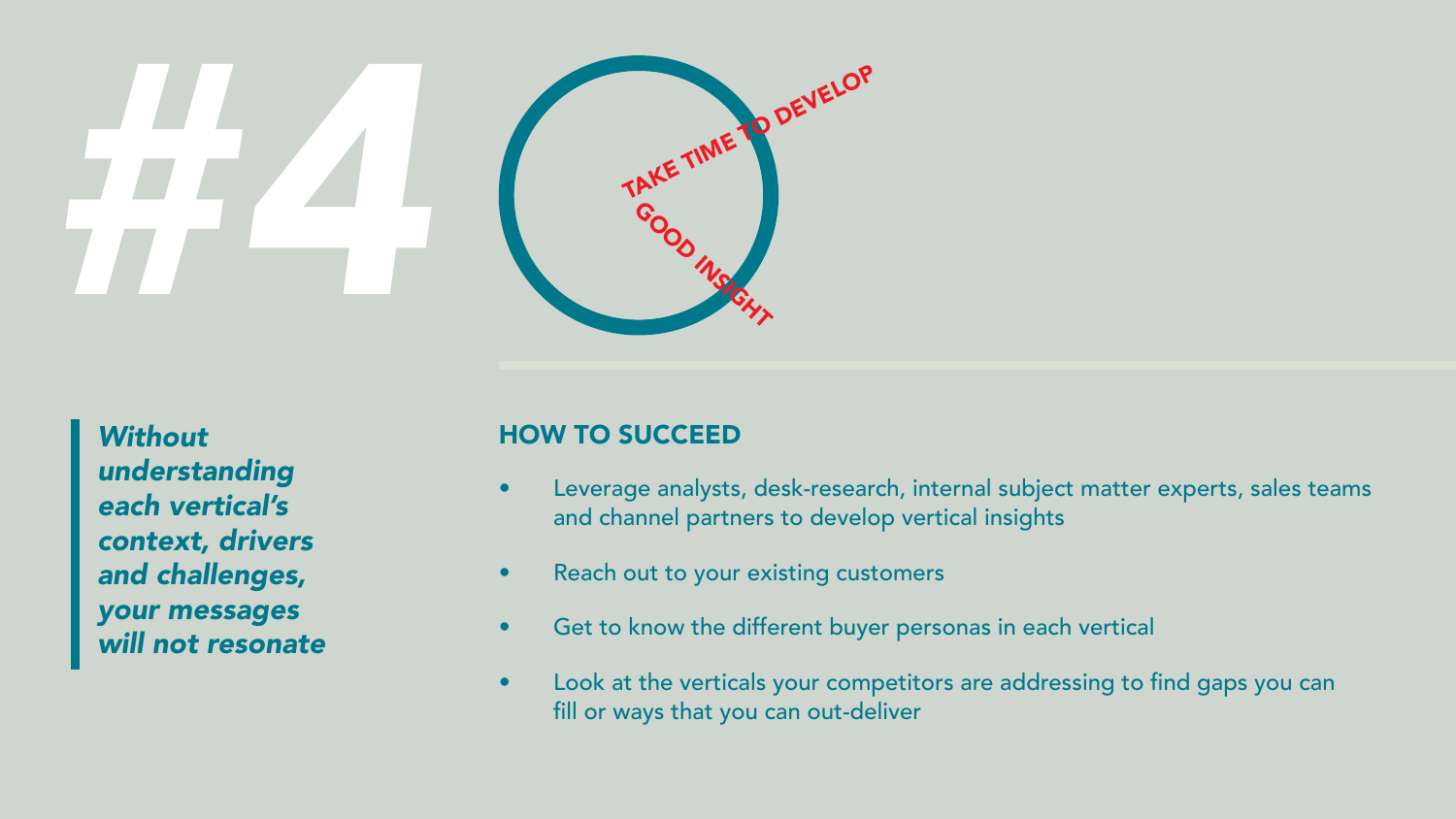

*Without an opinion about what's happening in each sector and why your proposition is relevant, no one will listen* 

- Create a compelling story backed up with vertical-specific proof points
- Be relevant, resonate and use your target's terminology
- Include sector-specific use cases that bring your proposition to life
- Clearly show how your offering impacts real-world scenarios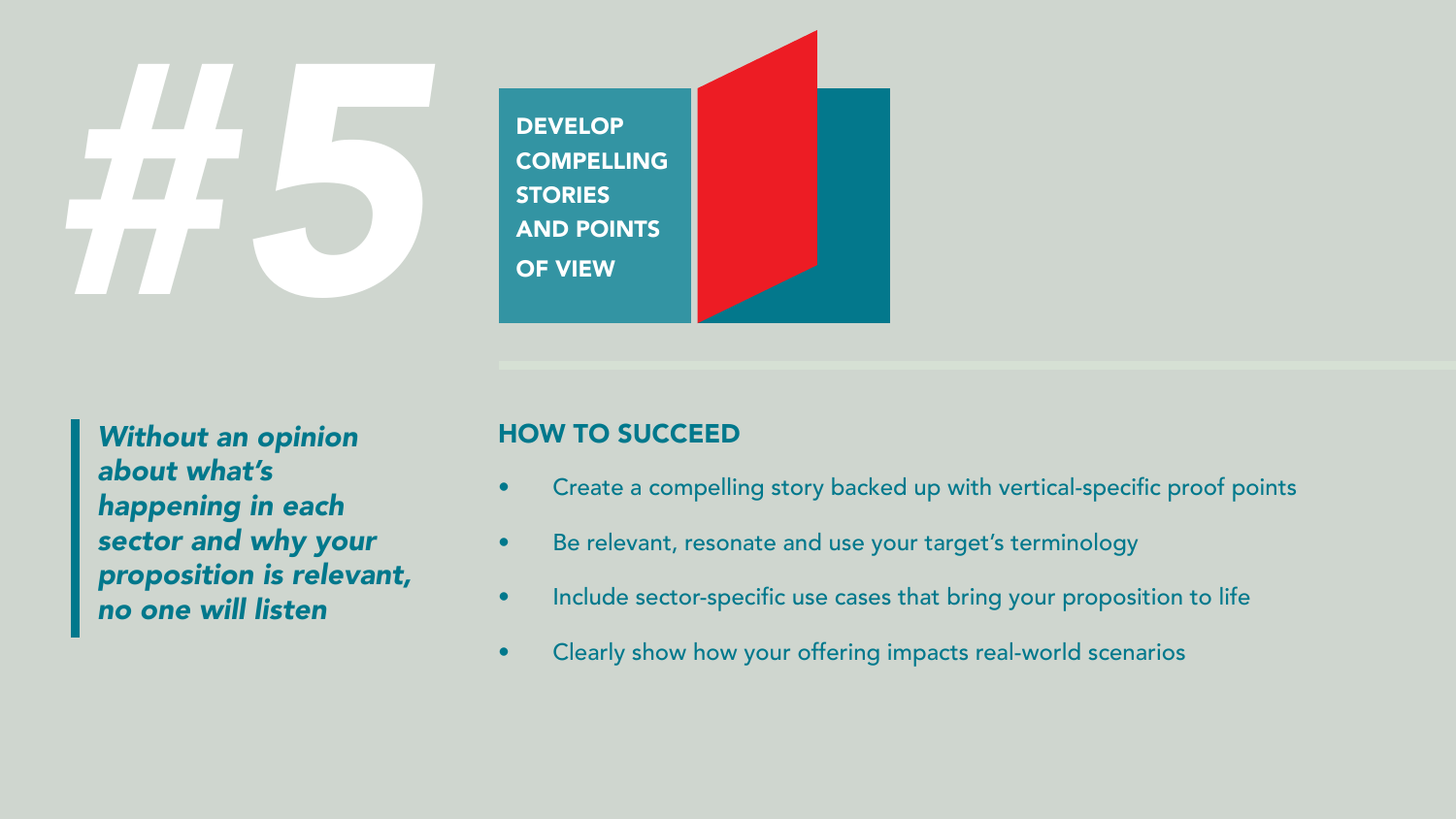# ENABLE YOUR SALES<br>AND CHANNEL TEAM

AND CHANNEL TEAMS

*If prospects get a generic – rather*  than sector-specific *story from sales, your credibility disappears*

- Develop easy-to-digest training materials, playbooks and sector-specific collateral
- Arm sales with talking points based on sector-specific insights
- Ensure sales can articulate each use case and have relevant case studies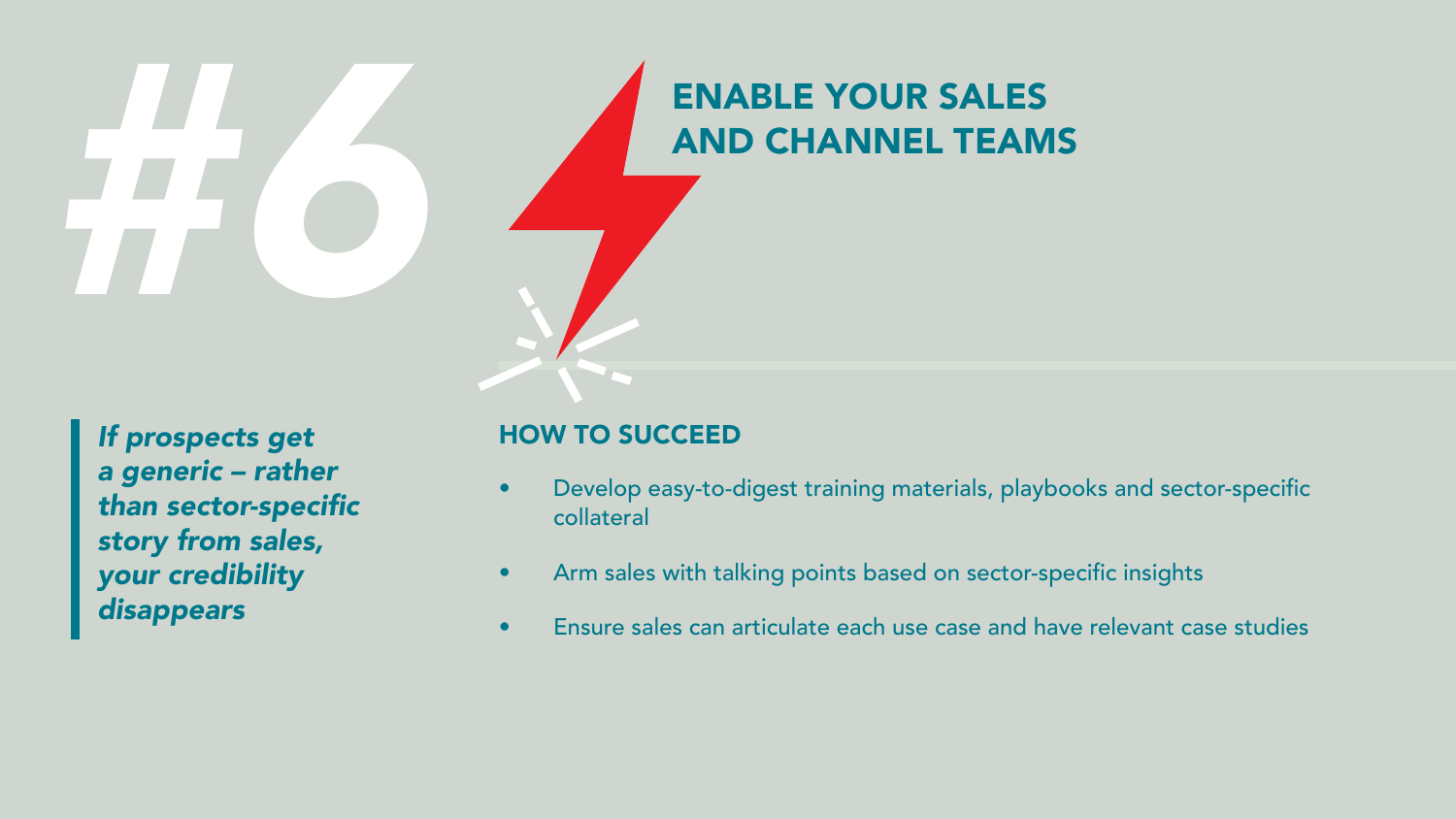ENGAGE YOUR AUDIENCES IN THE PLACES THEY **CONGREGATE** 

*If you don't take advantage of the focused media targeting that vertical GTM offers, you won't reach your audience*

- Identify the key influencers, social forums and media outlets that target audiences engage with
- Find where they go to for advice, sector news and information exchange with their peers
- Develop relevant PR and social content to get noticed in these places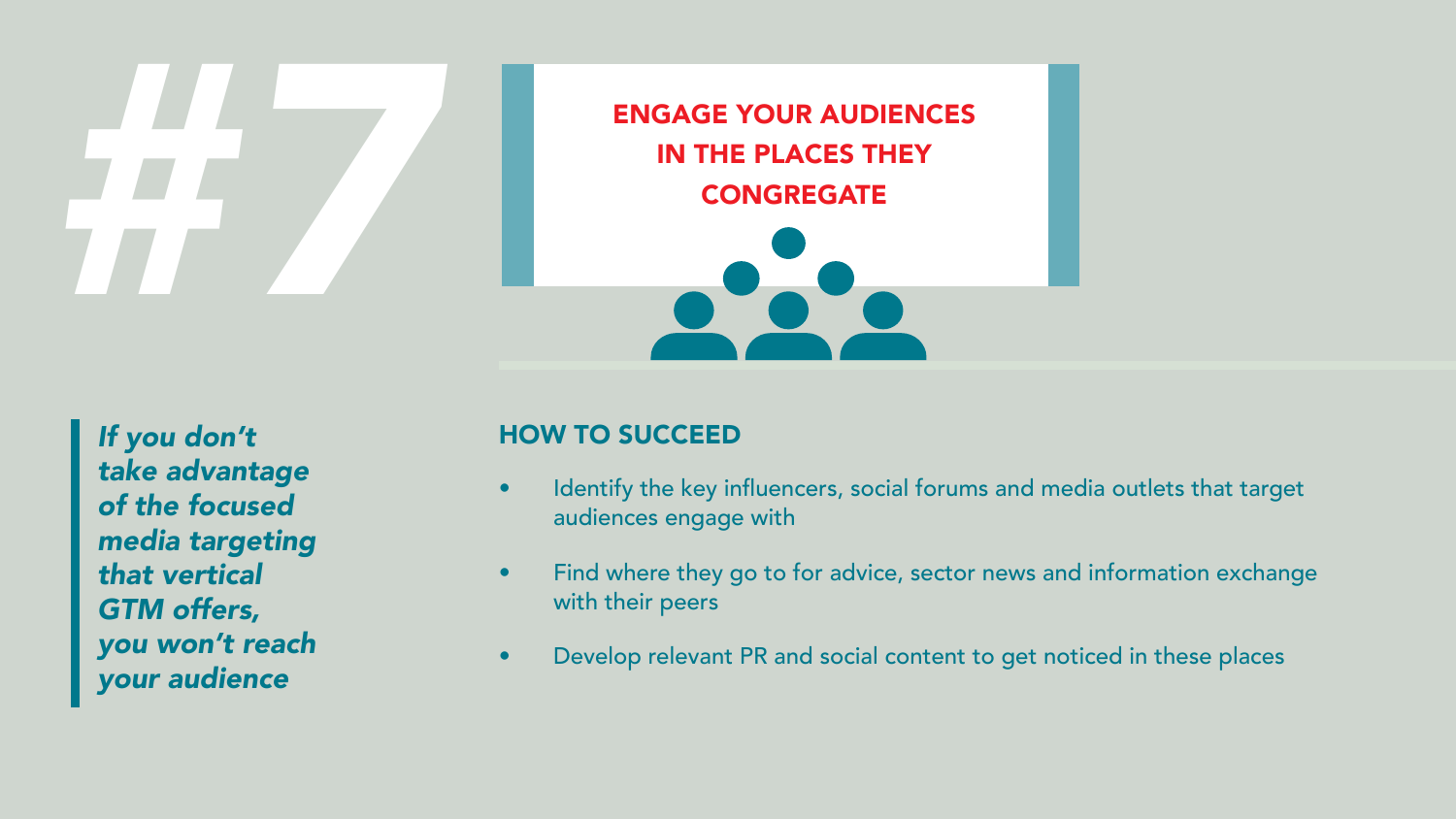





*If you can't demonstrate and measure success to prove the concept and justify investment, you won't get to roll-out more verticals*

- Set appropriate KPIs and performance benchmarks up-front
- Get internal and customer feedback to learn as you go
- Continually refine your approach, content and channels